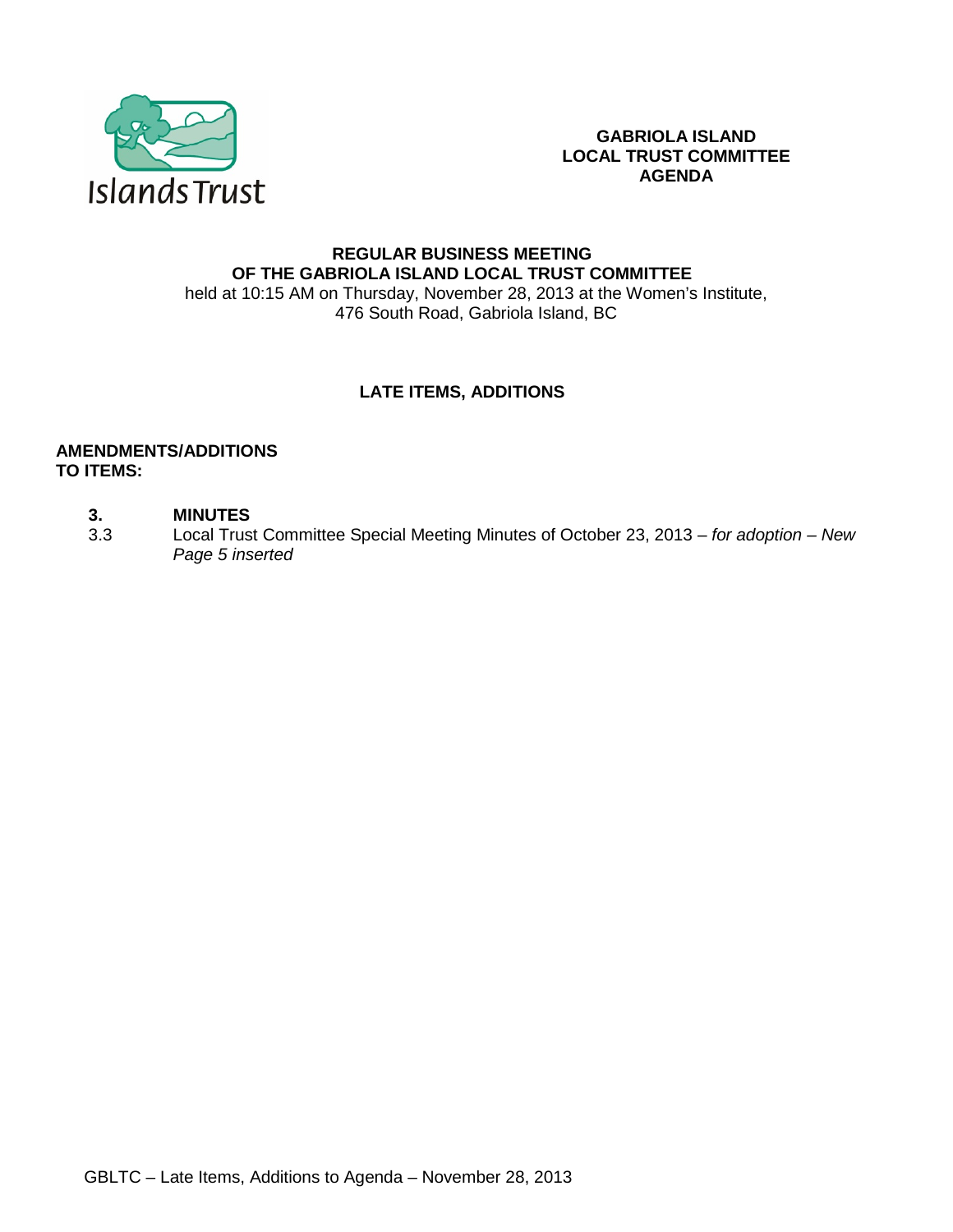

# **Gabriola Island Local Trust Committee Minutes of a Special Business Meeting**

| Date of Meeting:<br><b>Location:</b> | Thursday, October 23, 2013<br><b>Gabriola Island Agricultural Hall,</b><br>465 South Road                                                                                |
|--------------------------------------|--------------------------------------------------------------------------------------------------------------------------------------------------------------------------|
| <b>Members Present:</b>              | David Graham, Chair<br>Gisele Rudischer, Local Trustee<br>Sheila Malcolmson, Local Trustee                                                                               |
| <b>Staff Present:</b>                | Courtney Simpson, Regional Planning Manager<br>Jessie Sherk, Recorder                                                                                                    |
|                                      | Media and Others Present: Howard Houle, Regional Director<br>Two (2) local media representatives and approximately five<br>(5) members of the public were in attendance. |

## **1. CALL TO ORDER**

Chair Graham called the meeting to order at 10:17am. He noted that there will be no town hall session because the topic of this special meeting is post-public hearing.

## **2. APPROVAL OF AGENDA**

The agenda was approved by consensus with the following amendments:

• Late item added to 3.1– October 22, 2013 Supplemental report

## **3. Proposed Bylaw Nos. 265 and 266**

3.1 Staff Report dated October 15, 2013 regarding Riparian Areas Regulation Implementation – Post Public Hearing and Supplemental Staff Report dated October 22, 2013

Planning Manager Simpson explained how the post public hearing procedure. She spoke to staff recommendations for amendments to the bylaw based on input received before and during the public hearing. She explained that the supplemental report responds to input from the trustees.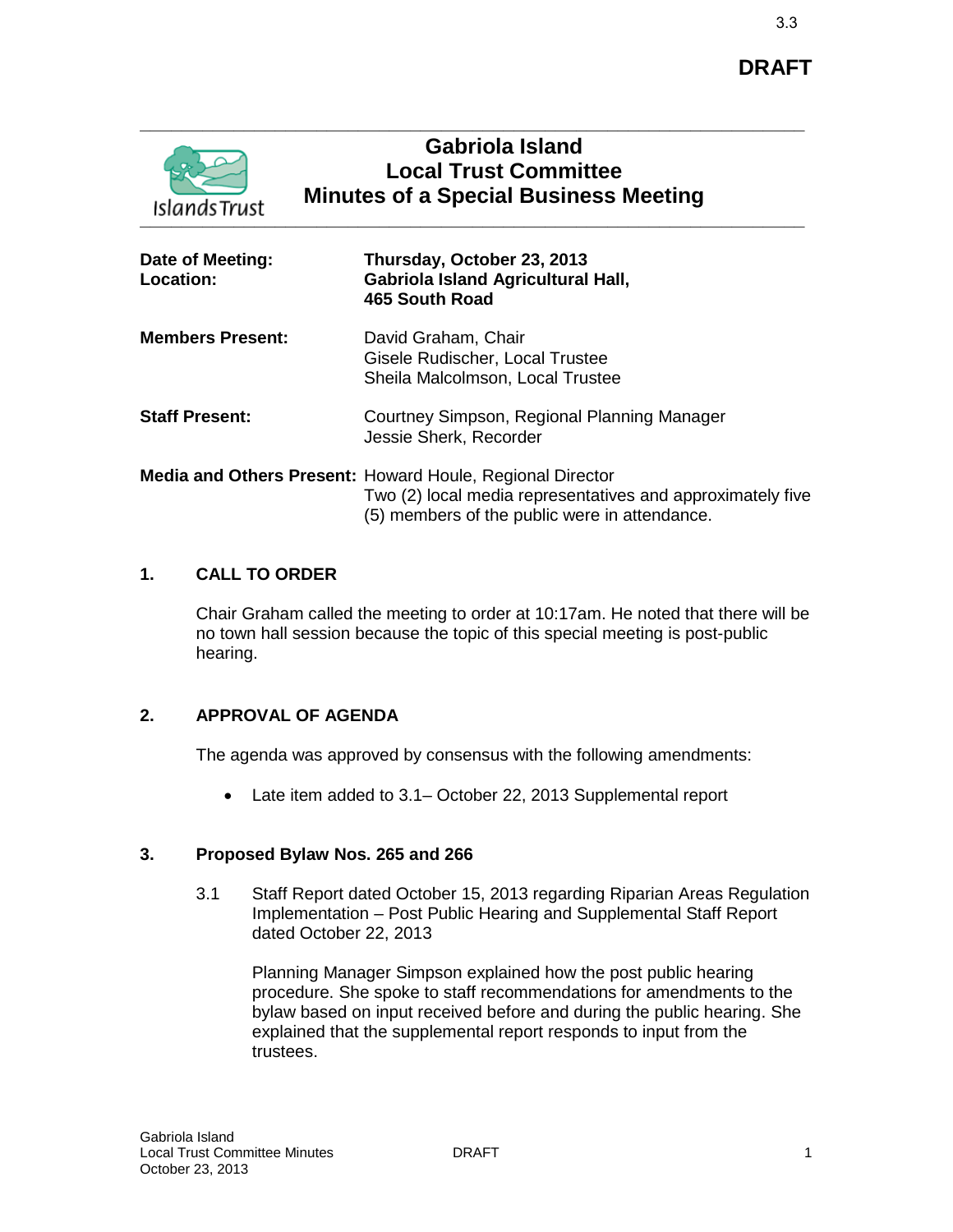Trustees discussed at length, reducing the development permit area, pursuing a simple assessment, and other recommendations in the staff report.

As requested from Trustee Malcolmson, Planning Manager Simpson then spoke about the different levels of mapping under the Riparian Areas Regulation. She explained that this process was started by the Ministry of Environment to identify the boundaries of watersheds and designate fish habitats. In an initial staff report there were a number of options developed for Islands Trust that included designating the entire area as watershed designating the entire watershed as a Development Permit Area, however, the Local Trust Committee decided not to do that. Instead, Madrone Environmental Services Ltd. was hired to come in and do the stream mapping, following the methods in the Riparian Areas Regulation. She went on to discuss simple assessments to determine the Streamside Protection and Enhancement Area noting that it seems that simple assessments may be the best option for Gabriola Island. Each recommendation in the report was discussed between staff and trustees.

#### **GB 104/13 It was MOVED and SECONDED,**

that the Gabriola Island Local Trust Committee request staff advice on amending proposed Bylaw No. 266 in F.3.2.1 to read "application of pesticides, herbicides, and/or chemical fertilizer".

#### **CARRIED**

### **GB 105/13**

### **It was MOVED and SECONDED,**

that the Gabriola Island Local Trust Committee amend proposed Bylaw No. 266 cited as "Gabriola Island Land Use Bylaw 177, 1999, Amendment No. 1, 2012" by adding the word "impervious" between the words "nonstructural" and "or" to F.3.2.1e.

### **CARRIED**

#### **GB 106/13**

#### **It was MOVED and SECONDED,**

that the Gabriola Island Local Trust Committee amend proposed Bylaw No. 266 by defining "landscaped area" as "an area significantly altered by human activity where there is the continuous maintenance of no vegetation, cultivated vegetation and/or landscape materials, including but not limited to stones, boulders, cobbles, pavers and decorative concrete", and amending exemption F.3.3.1d to read "gardening and yard maintenance activities, not involving the cosmetic application of pesticides, within a pre-existing landscaped area, including mowing, pruning, planting and minor soil disturbance that does not alter the general contours of the land.

### **CARRIED**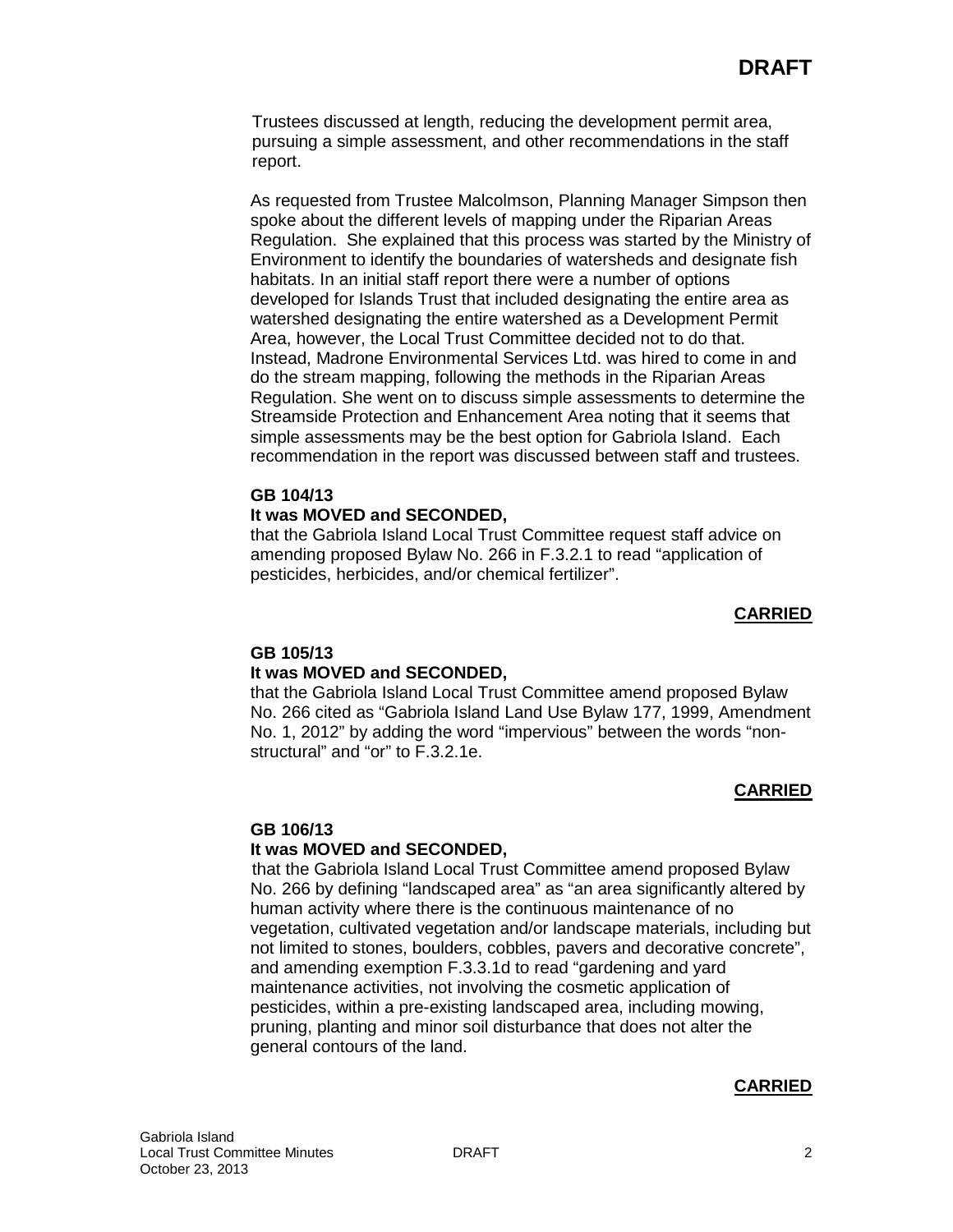Speaking to the motion, Trustee Malcolmson noted that the exemption is the same wording as the North Pender Local Trust Committee bylaw, which was approved by the minister, the landscape area definition is copied from the Saanich bylaw, and both of these amendments would minimize confusion.

## **GB 107/13 It was MOVED and SECONDED,**

that the Gabriola Island Local Trust Committee request staff advice on amending proposed Bylaw No. 266 to include an information note clarifying that, for certainty, existing development is not affected by the Riparian Areas Development Permit Area.

## **CARRIED**

Trustee Malcolmson then started a discussion regarding the list of exemptions that were proposed before the public hearing. She noted that according to the staff report, staff does not think that the Province will agree that they comply with the Riparian Areas Regulation; however, she would rather ask the Province to know for sure. Discussion ensued.

Trustee Rudischer noted that the Land Use Bylaw does not need the minister's approval; therefore they should put whatever they feel necessary into it and just make sure that whatever they put into the Official Community Plan is compliant with the Riparian Areas Regulation.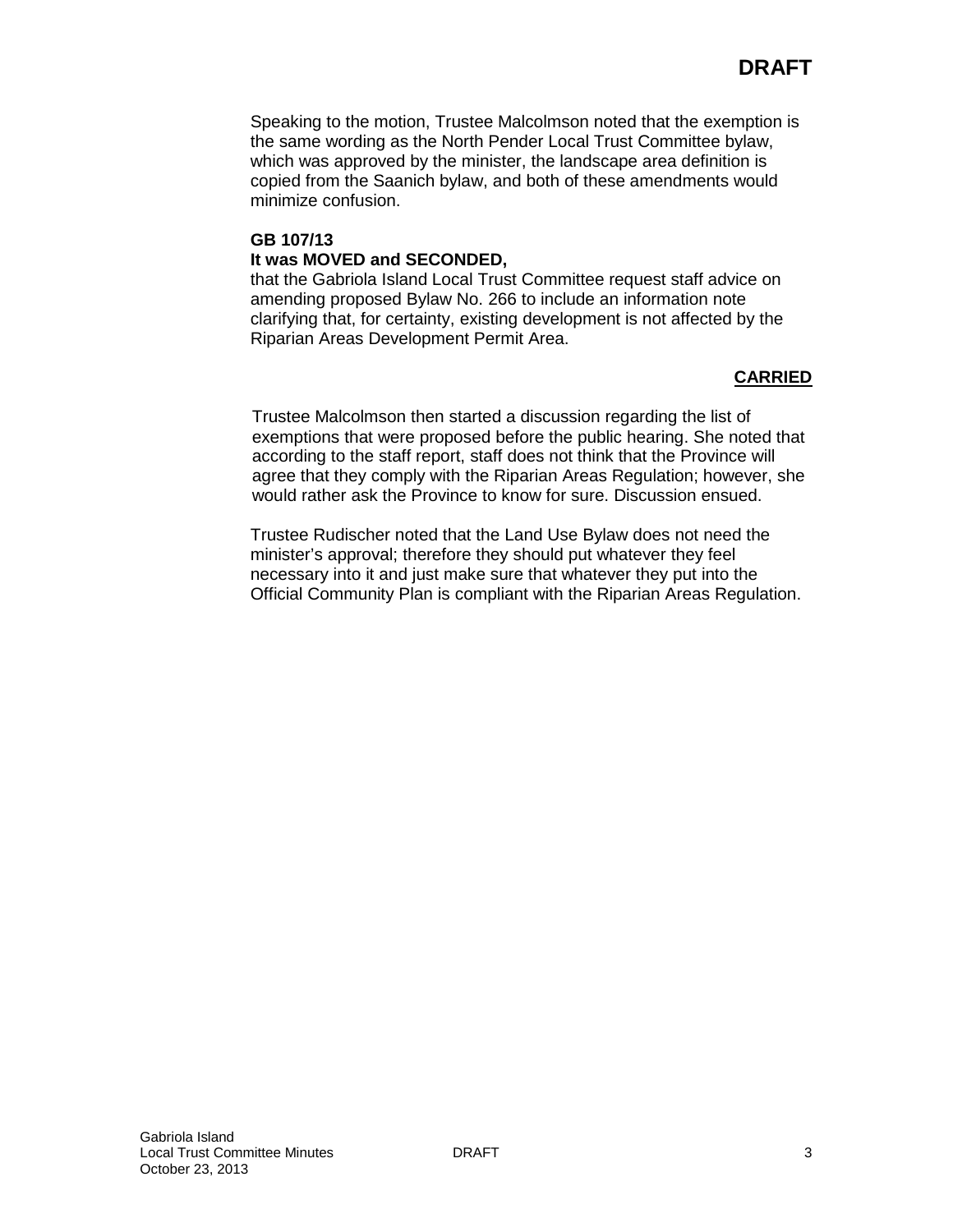## **GB 108/13**

### **It was MOVED and SECONDED,**

that the Gabriola Island Local Trust Committee amend proposed Bylaw No. 266 to add the following exemptions and refer to Forest, Lands and Natural Resource Operation for comment:

- 1. Farm operations as defined in the *Farm Practices Protection (Right to Farm) Act*, farm uses as defined in Section 2(2) of the Agricultural Land Reserve Use, Subdivision, and Procedure Regulation, and agriculture and horticulture as defined in the Gabriola Island Land Use Bylaw No 177;
- 2. The construction of a fence if no native trees are removed and the disturbance of native vegetation is restricted to 0.5 meters on either side of the fence, or 1.5 meters on either side of the fence in agricultural areas;
- 3. With the exception of nesting trees protected under Section 34 of the *Wildlife Act*, cutting of vegetation and trees more than 15 meters from the stream's high water mark or the top of the ravine bank, provided the cutting is not a precursor to development, the roots/stumps are left in the ground, and the cutting does not result in land alteration;
- 4. Disturbance of soils more than 15 meters from the stream's high water mark or the top of the ravine bank if the total area of soil disturbance is less than 5 meters squared;
- 5. The construction of a small accessory building such as a pump house, gazebo, garden shed or playhouse more than 15 meters from the stream's high water mark or the top of the ravine bank if the building is located within an existing landscaped area and the total area of small accessory building is less than 10 meters squared:
- 6. The construction of a private trail if all of the following apply:
	- a. The trail is 1 meter wide or less;
	- b. No native trees are removed;
	- c. The surface of the trail is pervious (for example, soil, gravel or wood chips);
	- d. The trail is designed to prevent soil erosion where slopes occur; and
	- e. Where the trail parallels the stream, the trail is more than 5 meters away from the high water mark of a stream

## **CARRIED**

Trustee Rudischer started a discussion regarding the amendment of F.3.3.1c in the bylaw where it speaks of the removal of trees that have been examined by an arborist and certified to pose an immediate threat to life or property. She feels that homeowners shouldn't have to hire an arborist to determine whether or not a tree poses a danger. Trustee Malcolmson wondered how this would be interpreted in terms of bylaw enforcement. Discussion between staff and trustees ensued.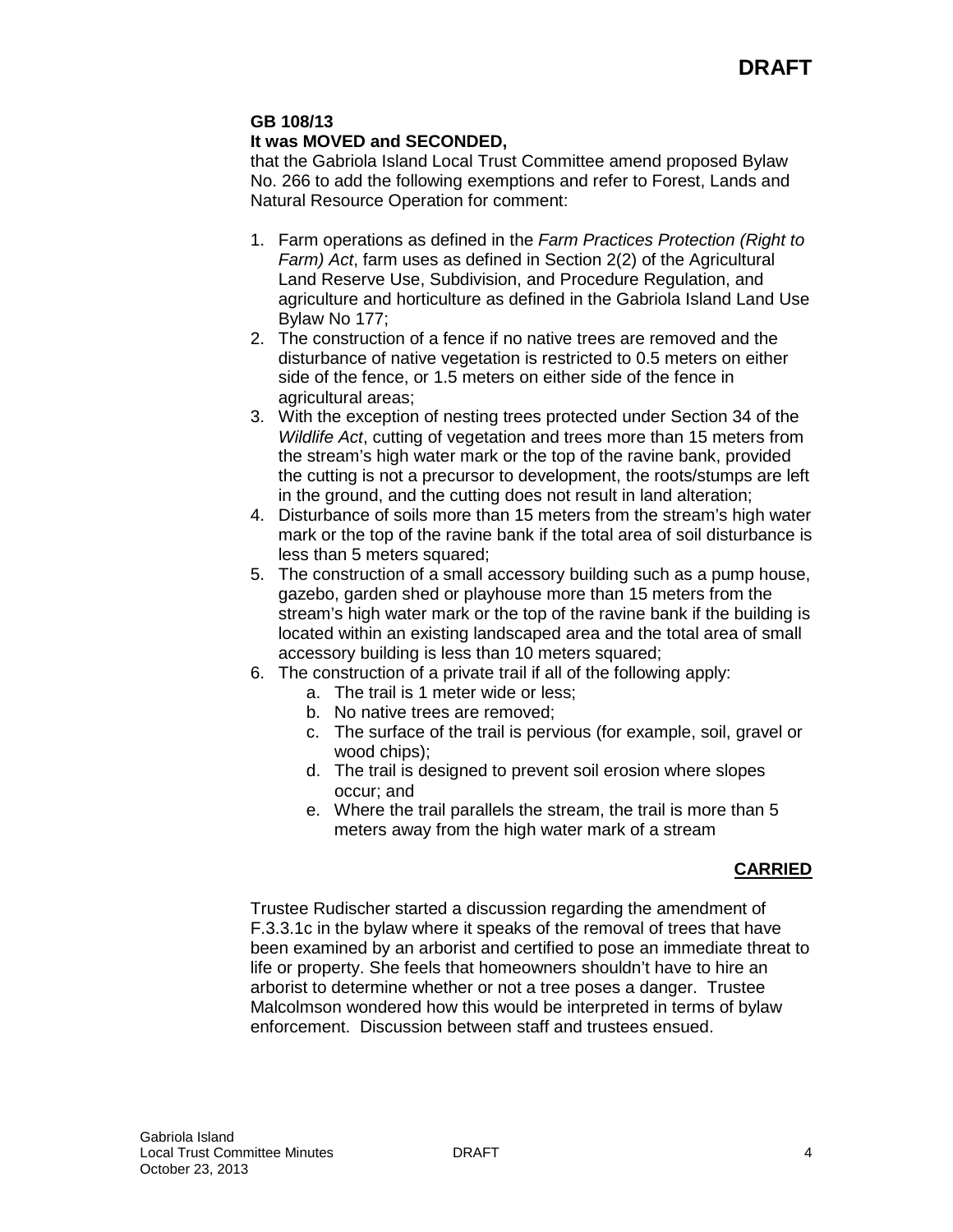## **GB 109/13**

### **It was MOVED and SECONDED,**

that the Gabriola Island Local Trust Committee amend Exemption F.3.3.1c by removing the words "have been examined by an arborist and certified to".

### **DEFEATED**

Staff and trustees then discussed what happens when someone is not interested in complying with a development permit area and what would compel the applicant to provide a qualified environmental professional report. The Development Approval Information Bylaw was discussed. It was noted that some wording might need to change to ensure that staff have the authority to give this direction to land owners. Planning Manager Simpson will look into the wording of the Development Approval Information Bylaw.

#### **GB 110/13**

#### **It was MOVED and SECONDED,**

that the Gabriola Island Local Trust Committee amend proposed Bylaw No. 265 cited as "Gabriola Island Official Community Plan (Gabriola Island) Bylaw 166, 1997, Amendment No. 1, 2012", by deleting the definition of watercourse from Appendix 1 (definitions).

#### **CARRIED**

### **GB 111/13**

#### **It was MOVED and SECONDED,**

that the Gabriola Island Local Trust Committee give second reading to proposed Bylaw No. 265, cited as "Gabriola Island Official Community Plan (Gabriola Island) Bylaw 166, 1997, Amendment No.1 2012", as amended.

### **GB 112/13**

#### **It was MOVED and SECONDED,**

that the Gabriola Island Local Trust Committee amend the previous motion to replace the words "second reading" with the words "first reading".

#### **DEFEATED**

The main motion (GB 111/13), as originally moved was then

### **CARRIED**

It was noted that the Local Trust Committee would be making further changes to the bylaw based on the next staff report before third reading is considered.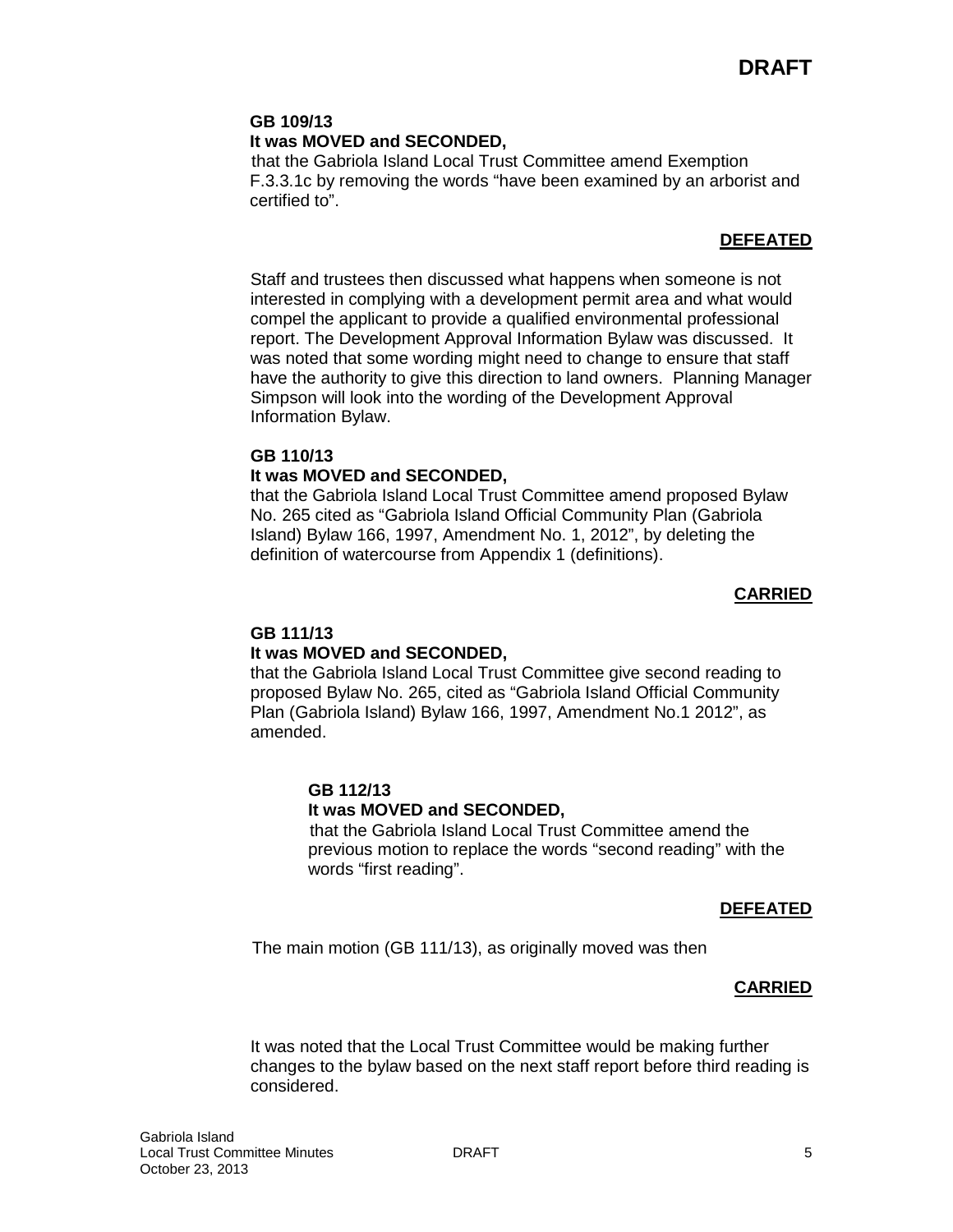#### **GB 113/13 It was MOVED and SECONDED,**

that the Gabriola Island Local Trust Committee amends Bylaw No. 266 cited as Gabriola Island Land Use Bylaw 177, 1999, Amendment No 1, 2012 by:

- a) adding a new activity to the list requiring a development permit in section F.3.2.1: "application of artificial fertilizer, pesticides or herbicides";
- b) Adding a new exemption to the list in F.3.3.1: "repair or replacement of a septic field on the same spot;
- c) Adding a new exemption to the list in F.3.3.1 "manual removal of invasive species and manual planting of native vegetation conducted in accordance with best management practices"; and
- d) Adding a new information note after the list in F.3.3.1: "Information Note: For best management practices on manual removal of invasive species and planting of native vegetation, property owners should contact organizations such as the Invasive Species Council of British Columbia and the Coastal Invasive Species Committee."

## **CARRIED**

## **GB 114/13**

## **It was MOVED and SECONDED,**

that the Gabriola Island Local Trust Committee give second reading to proposed Bylaw No. 266, cited as "Gabriola Island Land Use Bylaw 177, 1999, Amendment No. 1, 2012", as amended.

## **CARRIED**

### **GB 115/13**

## **It was MOVED and SECONDED,**

that the Gabriola Island Local Trust Committee direct staff to contract with Madrone Environmental Consulting Ltd. to conduct a simple assessment of the streams mapped in their 2012 "Gabriola Island Riparian Area Regulation Stream Identification" report.

## **CARRIED**

## **4. BYLAWS**

4.1 Proposed Bylaw No. 265 cited as "Gabriola Island Official Community Plan (Gabriola Island) Bylaw 166, 1997, Amendment No. 1,2012" – for consideration of second reading.

There was nothing further to add regarding this bylaw.

4.2 Proposed Bylaw No. 266 cited as "Gabriola Island Land Use Bylaw 177, 1999, Amendment No.1, 2012" – for consideration of second reading